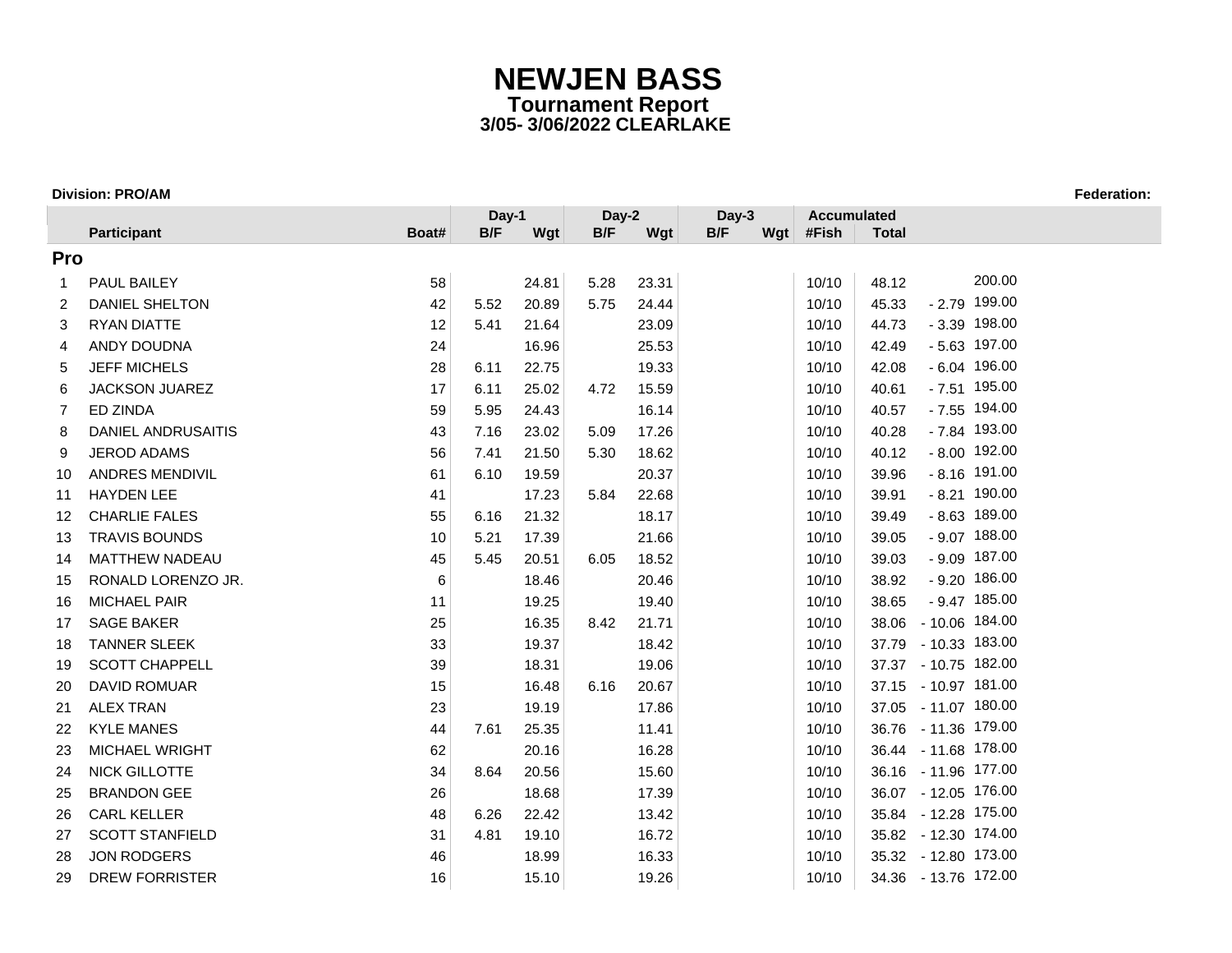|            |                         |                | Day-1 |       | Day-2 |       | Day-3 |     | <b>Accumulated</b> |              |                      |
|------------|-------------------------|----------------|-------|-------|-------|-------|-------|-----|--------------------|--------------|----------------------|
|            | <b>Participant</b>      | Boat#          | B/F   | Wgt   | B/F   | Wgt   | B/F   | Wgt | #Fish              | <b>Total</b> |                      |
| <b>Pro</b> |                         |                |       |       |       |       |       |     |                    |              |                      |
| 30         | <b>BRIAN CONDER</b>     | 60             |       | 14.70 |       | 19.53 |       |     | 10/10              |              | 34.23 - 13.89 171.00 |
| 31         | <b>GEORGE GALLETTI</b>  | 20             |       | 17.05 |       | 17.00 |       |     | 10/10              |              | 34.05 - 14.07 170.00 |
| 32         | <b>TIM VENKUS</b>       | $\overline{4}$ |       | 16.61 |       | 17.28 |       |     | 10/10              |              | 33.89 - 14.23 169.00 |
| 33         | <b>JOSH ADAMS</b>       | 32             |       | 18.50 |       | 15.33 |       |     | 10/10              |              | 33.83 - 14.29 168.00 |
| 33         | <b>MARK CRUTCHER</b>    | 35             |       | 17.35 |       | 16.48 |       |     | 10/10              |              | 33.83 - 14.29 168.00 |
| 35         | <b>TONY ZANOTELLI</b>   | 5              |       | 17.82 |       | 15.59 |       |     | 10/10              |              | 33.41 - 14.71 166.00 |
| 36         | <b>BEN GUNNELS</b>      | 29             | 4.24  | 19.87 |       | 13.33 |       |     | 10/10              |              | 33.20 - 14.92 165.00 |
| 37         | <b>CHRIS MARTIN</b>     | 50             |       | 14.84 | 6.82  | 18.07 |       |     | 10/10              |              | 32.91 - 15.21 164.00 |
| 38         | <b>STEVE ERICKSON</b>   | 53             | 5.56  | 18.62 |       | 13.72 |       |     | 10/10              |              | 32.34 - 15.78 163.00 |
| 39         | TOM JOLIN               | 30             |       | 14.92 |       | 17.21 |       |     | 10/10              |              | 32.13 - 15.99 162.00 |
| 40         | SHANE PEIRSON           | 21             |       | 17.33 |       | 14.51 |       |     | 10/10              |              | 31.84 - 16.28 161.00 |
| 41         | <b>NICK WELTON</b>      | 8              |       | 15.89 |       | 15.70 |       |     | 10/10              |              | 31.59 - 16.53 160.00 |
| 42         | <b>KELLY O'WARD</b>     | 18             |       | 12.82 |       | 18.75 |       |     | 10/10              |              | 31.57 - 16.55 159.00 |
| 43         | <b>JODIE WHITE</b>      | 49             |       | 15.20 |       | 16.36 |       |     | 10/10              |              | 31.56 - 16.56 158.00 |
| 44         | ROBERT COUTS            | 47             |       | 16.43 |       | 15.08 |       |     | 10/10              |              | 31.51 - 16.61 157.00 |
| 45         | <b>FRANK ONO</b>        | 3              |       | 14.52 |       | 16.41 |       |     | 10/10              |              | 30.93 - 17.19 156.00 |
| 46         | <b>TRAVIS AVERILL</b>   | 37             |       | 13.51 | 4.85  | 17.40 |       |     | 10/10              |              | 30.91 - 17.21 155.00 |
| 47         | <b>CHRIS RAZA</b>       | $\overline{7}$ |       | 15.47 |       | 14.97 |       |     | 10/10              |              | 30.44 - 17.68 154.00 |
| 48         | <b>JEFF DEMACABALIN</b> | 40             |       | 14.46 |       | 15.85 |       |     | 10/10              |              | 30.31 - 17.81 153.00 |
| 49         | <b>MARVIN DIXON</b>     | $\mathbf{1}$   |       | 11.24 |       | 18.53 |       |     | 9/9                |              | 29.77 - 18.35 152.00 |
| 50         | <b>DAVID SOLIS</b>      | 57             | 3.60  | 15.01 |       | 14.51 |       |     | 10/10              |              | 29.52 - 18.60 151.00 |
| 51         | <b>EDWARD GONZALES</b>  | 9              | 4.28  | 15.14 |       | 13.75 |       |     | 10/10              |              | 28.89 - 19.23 150.00 |
| 52         | <b>MARK COBEY</b>       | 19             |       | 13.05 |       | 15.65 |       |     | 10/10              |              | 28.70 - 19.42 149.00 |
| 53         | <b>MICHAEL AUGUSTO</b>  | 14             |       | 15.00 |       | 13.18 |       |     | 10/10              |              | 28.18 - 19.94 148.00 |
| 54         | <b>KENNY CASSETTARI</b> | 22             |       | 11.26 |       | 16.55 |       |     | 10/10              |              | 27.81 - 20.31 147.00 |
| 55         | <b>ERICK BENARD</b>     | 52             |       | 13.66 |       | 12.81 |       |     | 10/10              |              | 26.47 - 21.65 146.00 |
| 56         | <b>SCOTT STEVENS</b>    | 27             |       | 16.92 |       | 9.32  |       |     | 9/9                |              | 26.24 - 21.88 145.00 |
| 57         | <b>JIM VRETZOS</b>      | 13             |       | 11.30 |       | 14.11 |       |     | 10/10              |              | 25.41 - 22.71 144.00 |
| 58         | <b>LOUIE MCNABB</b>     | 36             |       | 13.69 |       | 10.84 |       |     | 9/9                |              | 24.53 - 23.59 143.00 |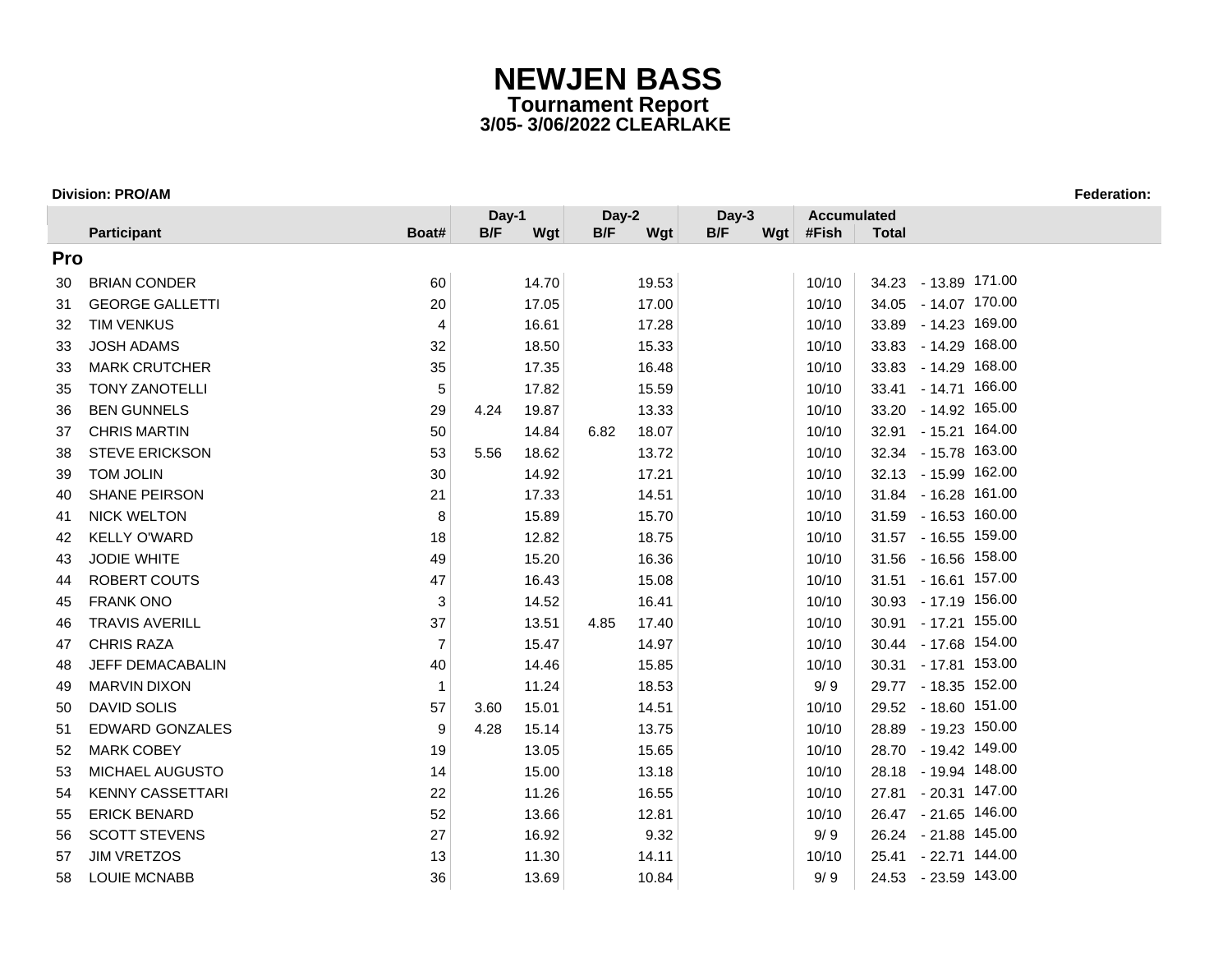|     |                     |                | $Day-1$ |       | $Day-2$ |       | $Dav-3$ |     | <b>Accumulated</b> |              |                |
|-----|---------------------|----------------|---------|-------|---------|-------|---------|-----|--------------------|--------------|----------------|
|     | Participant         | Boat#          | B/F     | Wgt   | B/F     | Wgt   | B/F     | Wgt | #Fish              | <b>Total</b> |                |
| Pro |                     |                |         |       |         |       |         |     |                    |              |                |
| 59  | MELVIN WILLIAMS     | $\overline{2}$ | 6.61    | 15.86 |         | 8.57  |         |     | 6/6                | 24.43        | - 23.69 142.00 |
| 60  | <b>MATT ATKINS</b>  | 63             |         | 10.42 |         | 12.83 |         |     | 8/8                | 23.25        | - 24.87 141.00 |
| 61  | <b>DEAN GRZELAK</b> | 54             |         | 9.77  |         | 6.17  |         |     | 5/5                | 15.94        | - 32.18 140.00 |
| 62  | JERIMIAH VALADOR    | 38             |         | 14.03 |         |       |         |     | 5/5                | 14.03        | - 34.09 139.00 |
| 63  | <b>CHRIS ASHBY</b>  | 51             |         | 4.82  | .89     | 89. ا |         |     | 3/3                | 6.71         | - 41.41 138.00 |
| 64  | <b>BILL ROBERTS</b> | 64             |         |       |         |       |         |     |                    |              | - 48.12 138.00 |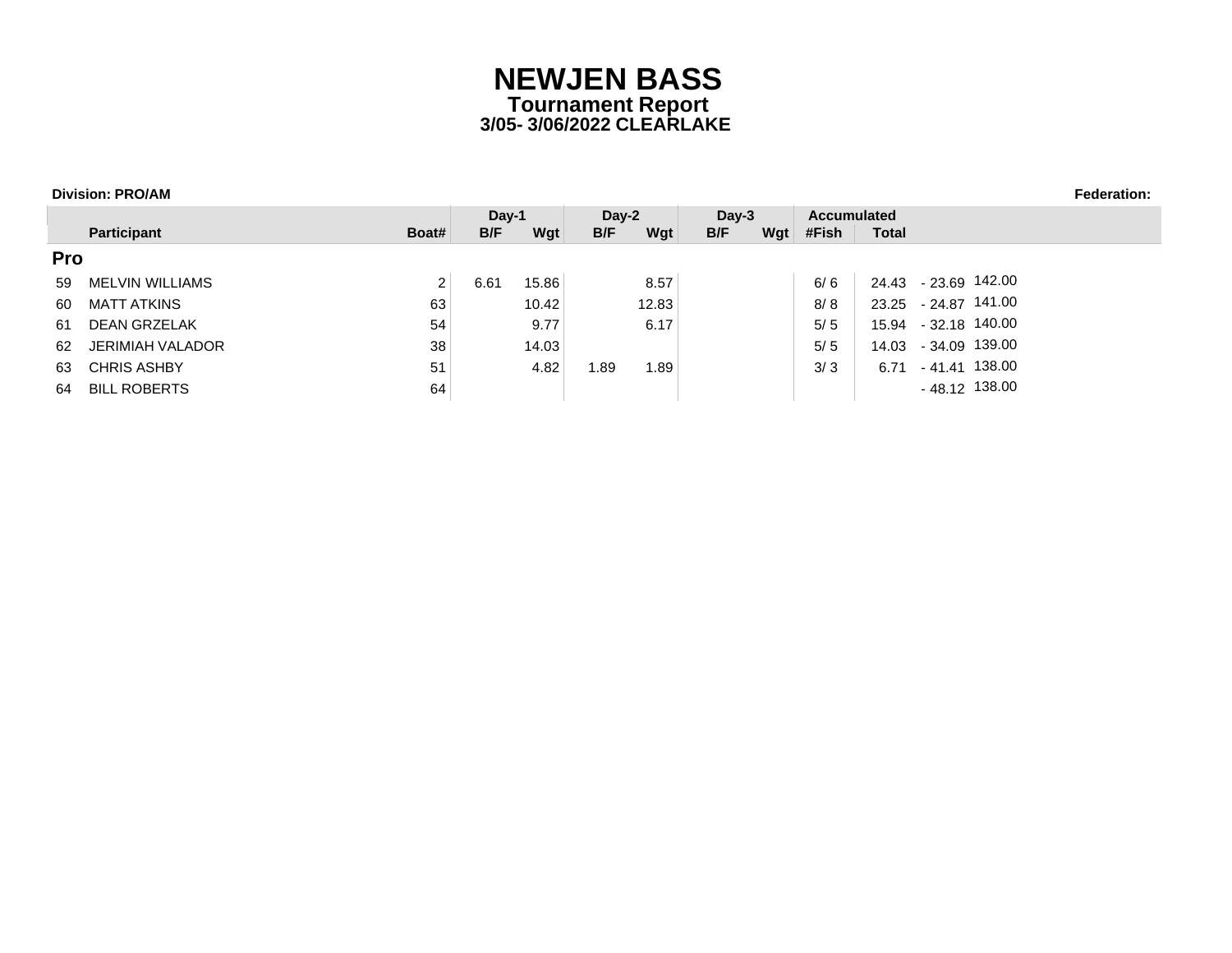|    |                           |       | Day-1 |       | Day-2 |       | Day-3 |     | <b>Accumulated</b> |              |                |
|----|---------------------------|-------|-------|-------|-------|-------|-------|-----|--------------------|--------------|----------------|
|    | Participant               | Boat# | B/F   | Wgt   | B/F   | Wgt   | B/F   | Wgt | #Fish              | <b>Total</b> |                |
| AM |                           |       |       |       |       |       |       |     |                    |              |                |
| 1  | <b>PAYTON LYNDALL</b>     | 24    |       | 19.19 | 8.87  | 25.53 |       |     | 10/10              | 44.72        | 200.00         |
| 2  | <b>LARRY LLANES</b>       | 60    |       | 24.43 |       | 19.53 |       |     | 10/10              | 43.96        | $-.76$ 199.00  |
| 3  | <b>TONY THOMASY</b>       | 45    |       | 25.35 |       | 18.52 |       |     | 10/10              | 43.87        | $-.85$ 198.00  |
| 4  | <b>TREVOR THRASH</b>      | 18    | 6.40  | 25.02 |       | 18.75 |       |     | 10/10              | 43.77        | $-.95$ 197.00  |
| 5  | <b>BRITT PENROSE</b>      | 12    | 4.53  | 19.25 |       | 23.09 |       |     | 10/10              | 42.34        | $-2.38$ 196.00 |
| 6  | <b>COREY VASQUEZ</b>      | 42    |       | 17.23 |       | 24.44 |       |     | 10/10              | 41.67        | $-3.05$ 195.00 |
| 7  | <b>BRIAN WATKINSON</b>    | 59    | 8.75  | 24.81 |       | 16.14 |       |     | 10/10              | 40.95        | $-3.77$ 194.00 |
| 8  | <b>ADAM TEANEY</b>        | 56    |       | 21.32 |       | 18.62 |       |     | 10/10              | 39.94        | $-4.78$ 193.00 |
| 9  | <b>NATHAN HANCE</b>       | 49    | 7.19  | 22.42 |       | 16.36 |       |     | 10/10              | 38.78        | $-5.94$ 192.00 |
| 10 | <b>KURT FORRISTER</b>     | 25    |       | 16.96 |       | 21.71 |       |     | 10/10              | 38.67        | $-6.05$ 191.00 |
| 11 | <b>DOMINICK KVASNICKA</b> | 58    |       | 15.01 | 5.24  | 23.31 |       |     | 10/10              | 38.32        | $-6.40$ 190.00 |
| 12 | JARROD PAGE               | 6     |       | 17.82 |       | 20.46 |       |     | 10/10              | 38.28        | $-6.44$ 189.00 |
| 13 | <b>JARED THOMPSON</b>     | 43    |       | 20.89 |       | 17.26 |       |     | 10/10              | 38.15        | $-6.57$ 188.00 |
| 14 | <b>BILL TALLEY</b>        | 41    |       | 14.46 |       | 22.68 |       |     | 10/10              | 37.14        | $-7.58$ 187.00 |
| 15 | <b>MATT CURTIS</b>        | 30    | 4.32  | 19.87 |       | 17.21 |       |     | 10/10              | 37.08        | $-7.64$ 186.00 |
| 16 | <b>MATT SKINNER</b>       | 35    |       | 20.56 |       | 16.48 |       |     | 10/10              | 37.04        | $-7.68$ 185.00 |
| 17 | <b>LYLE VALADOR</b>       | 33    |       | 18.50 | 4.83  | 18.42 |       |     | 10/10              | 36.92        | $-7.80$ 184.00 |
| 18 | <b>NICK SALUGSUGAN</b>    | 46    | 5.45  | 20.51 |       | 16.33 |       |     | 10/10              | 36.84        | - 7.88 183.00  |
| 19 | <b>RICHARD BUMPUS</b>     | 10    |       | 15.14 |       | 21.66 |       |     | 10/10              | 36.80        | - 7.92 182.00  |
| 20 | <b>KEVIN ADAY</b>         | 11    | 3.90  | 17.39 |       | 19.40 |       |     | 10/10              | 36.79        | $-7.93$ 181.00 |
| 21 | <b>JOHN GREEN</b>         | 28    |       | 16.92 | 4.76  | 19.33 |       |     | 10/10              | 36.25        | $-8.47$ 180.00 |
| 22 | <b>TREY KRISTAL</b>       | 29    | 4.18  | 22.75 |       | 13.33 |       |     | 10/10              | 36.08        | $-8.64$ 179.00 |
| 23 | <b>CARLA LEMMON</b>       | 57    |       | 21.50 |       | 14.51 |       |     | 10/10              | 36.01        | $-8.71$ 178.00 |
| 24 | <b>GASPER BUSALACCHI</b>  | 62    |       | 19.59 |       | 16.28 |       |     | 10/10              | 35.87        | $-8.85$ 177.00 |
| 25 | <b>CASEY DAVIS</b>        | 13    |       | 21.64 |       | 14.11 |       |     | 10/10              | 35.75        | $-8.97$ 176.00 |
| 26 | <b>PAUL HOWARD</b>        | 16    | 4.94  | 16.48 | 5.55  | 19.26 |       |     | 10/10              | 35.74        | $-8.98$ 175.00 |
| 27 | CHRIS CHUNG               | 15    |       | 15.00 |       | 20.67 |       |     | 10/10              | 35.67        | $-9.05$ 174.00 |
| 28 | <b>KRIS SISTO</b>         | 61    |       | 14.70 |       | 20.37 |       |     | 10/10              | 35.07        | $-9.65$ 173.00 |
| 29 | <b>JOHN ZINDA</b>         | 34    |       | 19.37 |       | 15.60 |       |     | 10/10              | 34.97        | $-9.75$ 172.00 |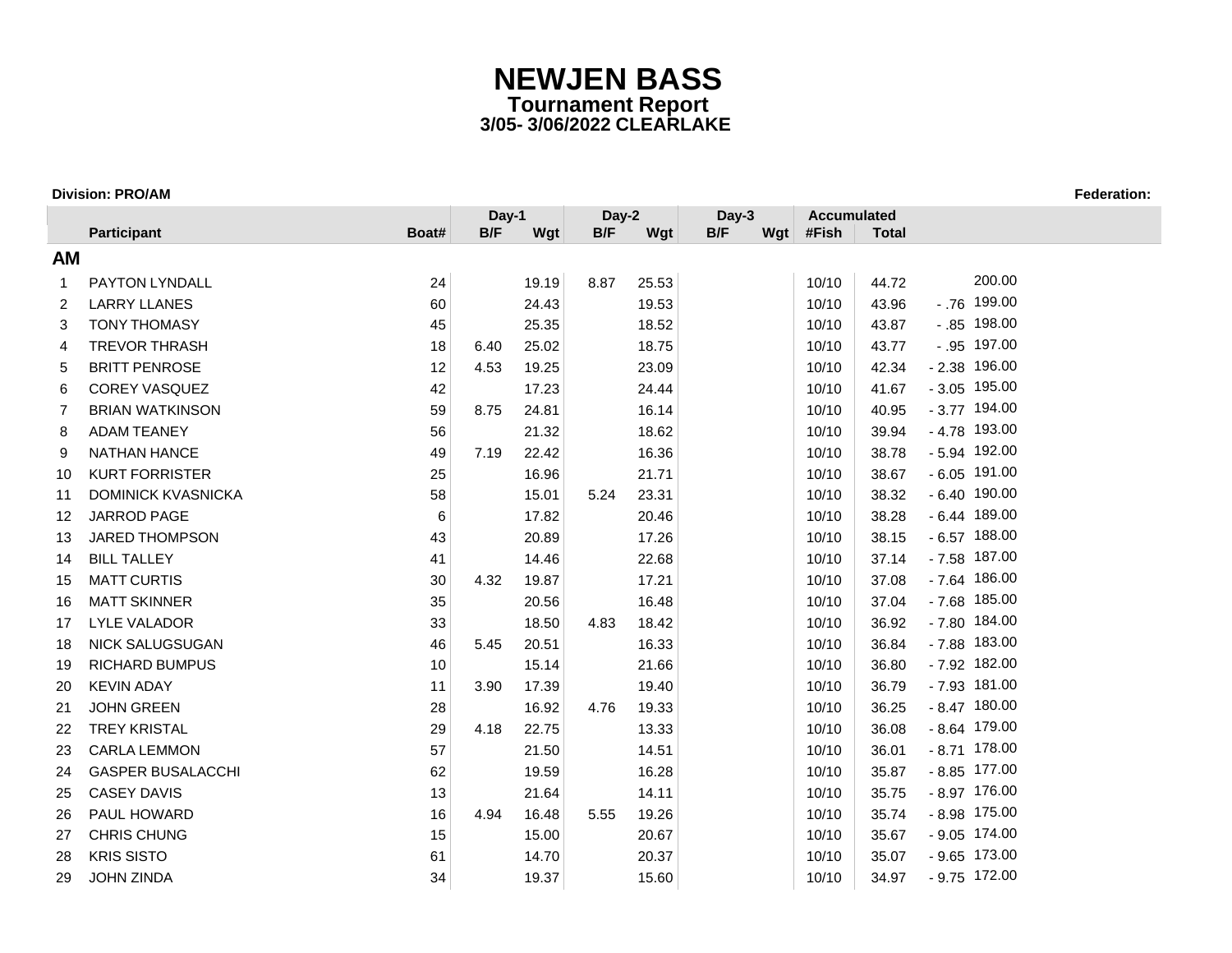|           |                        |                | Day-1 |       | Day-2 |       | Day-3 |  | <b>Accumulated</b> |              |                      |
|-----------|------------------------|----------------|-------|-------|-------|-------|-------|--|--------------------|--------------|----------------------|
|           | <b>Participant</b>     | Boat#          | B/F   | Wgt   | B/F   | Wgt   | B/F   |  | Wgt #Fish          | <b>Total</b> |                      |
| <b>AM</b> |                        |                |       |       |       |       |       |  |                    |              |                      |
| 30        | <b>VERN WESTBERG</b>   | 32             | 3.47  | 19.10 |       | 15.33 |       |  | 10/10              |              | 34.43 - 10.29 171.00 |
| 31        | <b>BYRON STONE</b>     | 44             |       | 23.02 |       | 11.41 |       |  | 10/10              |              | 34.43 - 10.29 170.00 |
| 32        | <b>LONG NGUYEN</b>     | 40             |       | 18.31 |       | 15.85 |       |  | 10/10              |              | 34.16 - 10.56 169.00 |
| 33        | <b>LUKE DIENER</b>     | 47             |       | 18.99 |       | 15.08 |       |  | 10/10              |              | 34.07 - 10.65 168.00 |
| 34        | <b>OMAR JUAREZ</b>     | 22             |       | 17.33 |       | 16.55 |       |  | 10/10              |              | 33.88 - 10.84 167.00 |
| 35        | <b>JAMES LAWRENCE</b>  | 26             |       | 16.35 |       | 17.39 |       |  | 10/10              |              | 33.74 - 10.98 166.00 |
| 36        | <b>JASON FOOKES</b>    | $\overline{7}$ |       | 18.46 |       | 14.97 |       |  | 10/10              |              | 33.43 - 11.29 165.00 |
| 37        | <b>DENNIS SCHULTZ</b>  | 50             |       | 15.20 |       | 18.07 |       |  | 10/10              |              | 33.27 - 11.45 164.00 |
| 38        | <b>RYAN LAUWERS</b>    | 39             |       | 14.03 | 5.65  | 19.06 |       |  | 10/10              |              | 33.09 - 11.63 163.00 |
| 39        | JOE COTE               | 63             |       | 20.16 |       | 12.83 |       |  | 10/10              |              | 32.99 - 11.73 162.00 |
| 40        | <b>RICK NOVOTNY</b>    | 3              | 3.32  | 15.86 |       | 16.41 |       |  | 8/8                |              | 32.27 - 12.45 161.00 |
| 41        | <b>MARK CONTRERAS</b>  | 5              |       | 16.61 |       | 15.59 |       |  | 10/10              |              | 32.20 - 12.52 160.00 |
| 42        | <b>CHRIS WHITE</b>     | 4              |       | 14.52 |       | 17.28 |       |  | 10/10              |              | 31.80 - 12.92 159.00 |
| 43        | <b>STEVEN GATEWOOD</b> | 31             |       | 14.92 |       | 16.72 |       |  | 10/10              |              | 31.64 - 13.08 158.00 |
| 44        | <b>TRAVIS WALKER</b>   | 21             | 4.94  | 17.05 |       | 14.51 |       |  | 10/10              |              | 31.56 - 13.16 157.00 |
| 45        | <b>TROY DIATTE</b>     | 8              |       | 15.47 |       | 15.70 |       |  | 10/10              |              | 31.17 - 13.55 156.00 |
| 46        | PETE JACOBSON          | 37             | 5.13  | 13.69 |       | 17.40 |       |  | 10/10              |              | 31.09 - 13.63 155.00 |
| 47        | <b>JEFF BITKER</b>     | 17             |       | 15.10 |       | 15.59 |       |  | 10/10              |              | 30.69 - 14.03 154.00 |
| 48        | <b>GABE CONTRERAS</b>  | 20             |       | 13.05 |       | 17.00 |       |  | 10/10              |              | 30.05 - 14.67 153.00 |
| 49        | MICHAEL ALAGA          | 48             | 3.81  | 16.43 |       | 13.42 |       |  | 10/10              |              | 29.85 - 14.87 152.00 |
| 50        | <b>CURTIS TARA</b>     | 9              |       | 15.89 |       | 13.75 |       |  | 10/10              |              | 29.64 - 15.08 151.00 |
| 51        | <b>FISHER PERKINS</b>  | 23             |       | 11.26 |       | 17.86 |       |  | 10/10              |              | 29.12 - 15.60 150.00 |
| 52        | <b>ANDY SANCHEZ</b>    | $\mathbf 1$    |       | 10.42 |       | 18.53 |       |  | 8/8                |              | 28.95 - 15.77 149.00 |
| 53        | RODNEY BROWN           | 19             |       | 12.82 |       | 15.65 |       |  | 10/10              |              | 28.47 - 16.25 148.00 |
| 54        | RUSS VELASCO           | 36             |       | 17.35 |       | 10.84 |       |  | 9/9                |              | 28.19 - 16.53 147.00 |
| 55        | <b>SHANE BURTON</b>    | 27             |       | 18.68 |       | 9.32  |       |  | 9/9                |              | 28.00 - 16.72 146.00 |
| 56        | JEFF EDDINGS           | 55             |       | 9.77  |       | 18.17 |       |  | 8/8                |              | 27.94 - 16.78 145.00 |
| 57        | <b>GARLAND TEANEY</b>  | 53             |       | 13.66 |       | 13.72 |       |  | 10/10              |              | 27.38 - 17.34 144.00 |
| 58        | <b>CALEB TEANEY</b>    | 54             |       | 18.62 |       | 6.17  |       |  | 7/7                |              | 24.79 - 19.93 143.00 |